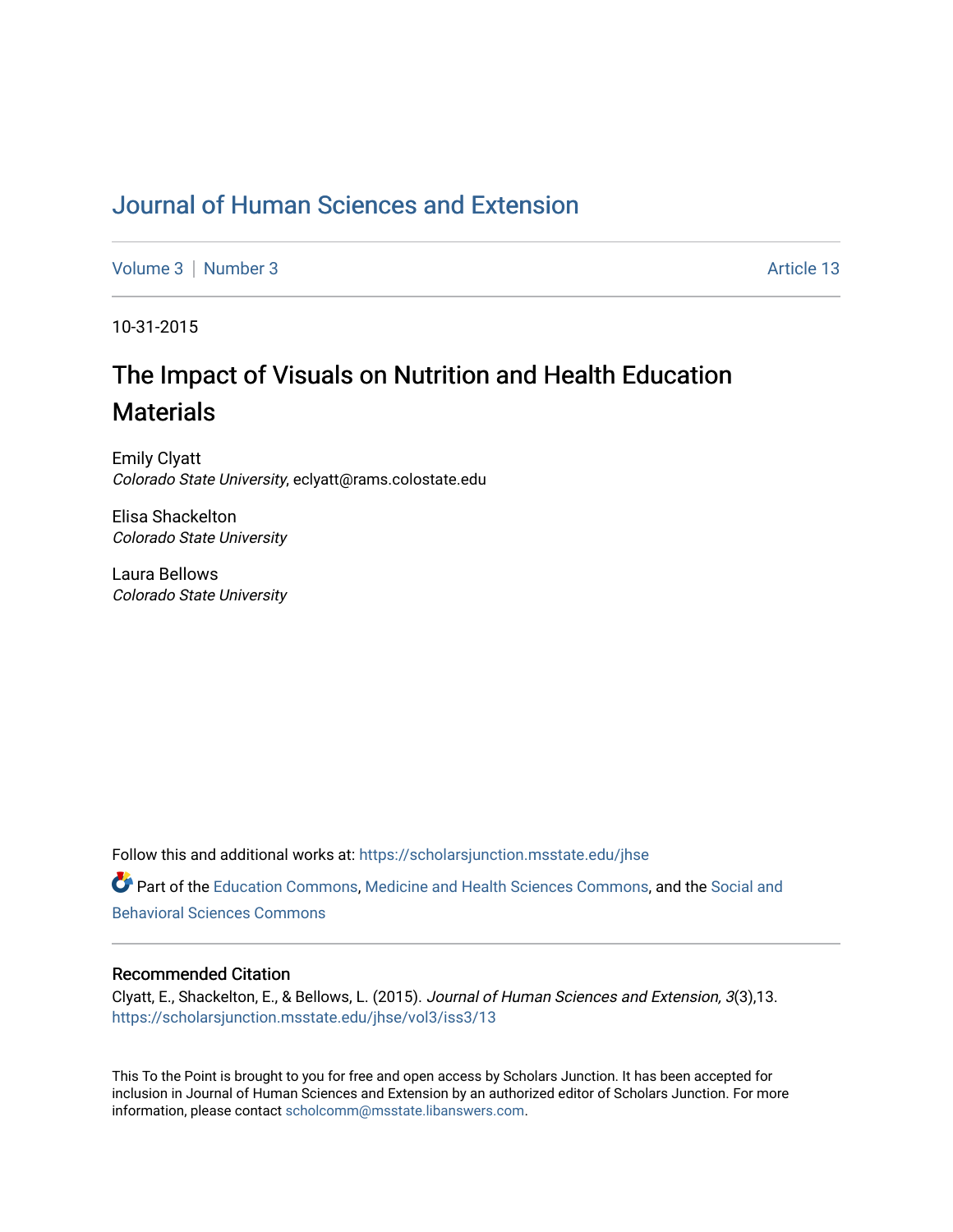## **The Impact of Visuals on Nutrition and Health Education Materials**

### **Emily Clyatt Elisa Shackelton Laura Bellows**  *Colorado State University*

Colorado State University Extension (CSUE) recently launched a new website, Live Eat Play Colorado (LEP; [www.liveeatplay.colostate.edu\)](http://www.liveeatplay.colostate.edu/) which promotes traditional CSUE fact sheets as well as new consumer-friendly materials with dense imagery and lower reading levels. LEP has allowed for an increased use of visuals to enrich nutrition and health materials. Appealing visuals serve as tools designed to increase comprehension and memory of health topics (Frisch, Camerini, & Schultz, 2013). Information retention is higher when visuals are combined with text, as opposed to text-only information (Peregrin, 2010). Testing this idea, visuals were placed in the text-only fact sheet, "Nutrition for the Athlete" (231,424 page views in 2014). Google Analytics data revealed that read time increased 23% in the 15 months after visuals were placed compared to the 15 months prior, from an average of 5:32 to 6:50 minutes. The increased read time could suggest that readers are more engaged with information on the webpage and demonstrates the potential positive impact of visuals on web-based education materials. Educators should intentionally select images for fact sheets that will support, reinforce, and/or clarify messages on health topics.

#### **References**

- Frisch, A., Camerini, L., & Schulz, P. J. (2013). The impact of presentation style on the retention of online health information: A randomized-controlled experiment. *Health Communication, 28*(3), 286–293. doi:10.1080/10410236.2012.683387
- Peregrin, T. (2010). Picture this: Visual cues enhance health education messages for people with low literacy skills. *Journal of the American Dietetic Association, 110*(5), S28–S32. doi:10.1016/j.jada.2010.03.005

*Emily Clyatt* is an Extension Student Program Assistant in the Department of Food Science and Human Nutrition and an undergraduate student majoring in Health and Exercise Science at Colorado State University. She has focused her work on the use of visuals in educational materials and trained Extension agents and staff on best practices. Direct correspondence to Emily Clyatt at eclyatt@rams.colostate.edu

*Elisa Shackelton* is an Extension Specialist in the Department of Food Science and Human Nutrition at Colorado State University. With 15 years in Extension, her work focuses on the